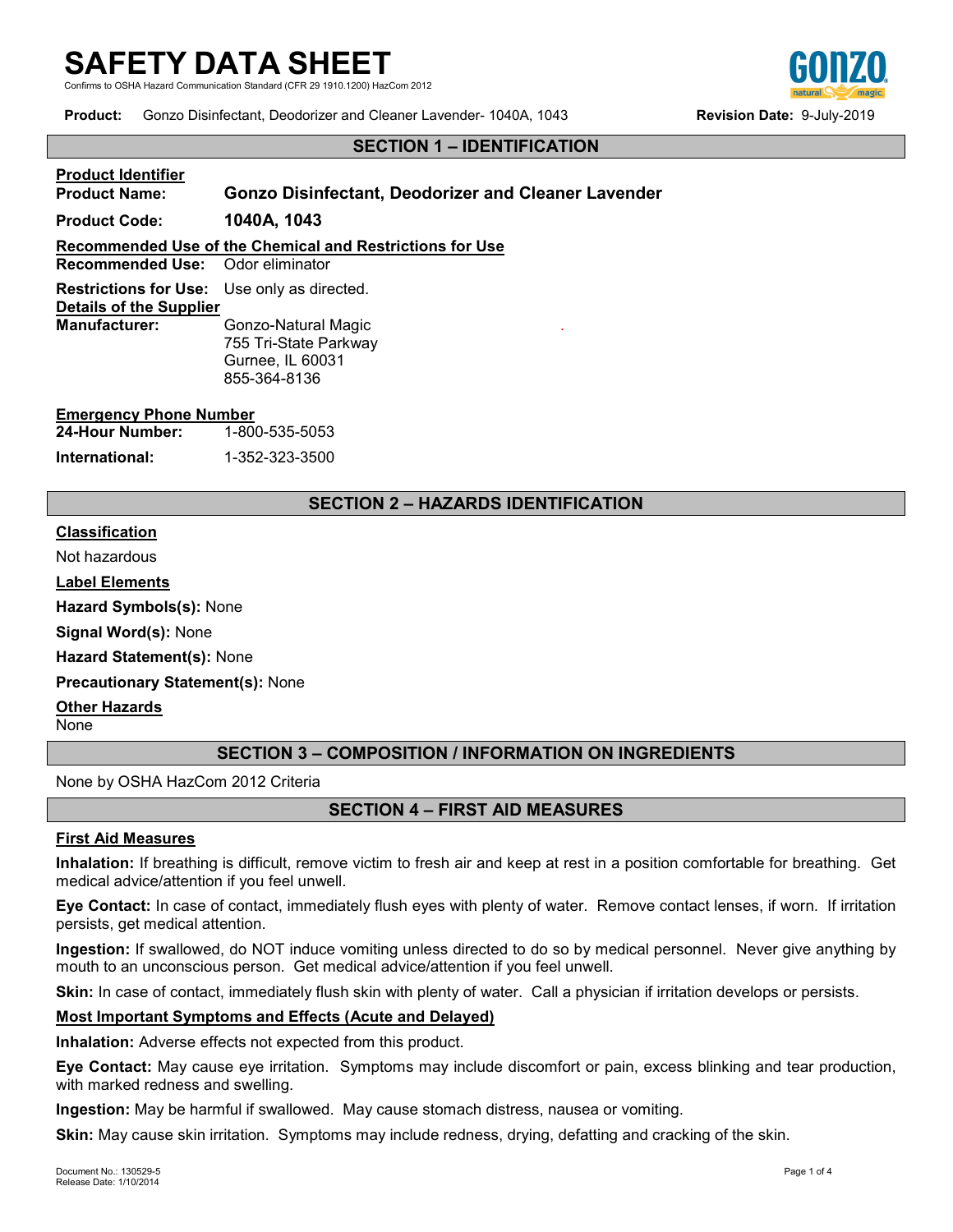Communication Standard (CFR 29 1910.1200) HazCom 2012

## **Product:** Gonzo Disinfectant, Deodorizer and Cleaner Lavender- 1040A, 1043 **Revision Date:** 9-July-2019

#### **Indication of any Immediate Medical Attention and Special Treatment Needed**

**Note to Physician:** Treat symptomatically.

## **SECTION 5 – FIRE FIGHTING MEASURES**

#### **Extinguishing Media**

**Suitable:** Treat for surrounding material.

**Unsuitable:** None known.

#### **Specific Hazards Arising from Chemical**

Products of combustion include but are not limited to: oxides of carbon.

#### **Protective Equipment and Precautions for Firefighters**

Keep upwind of fire. Wear full fire fighting turn-out gear (full Bunker gear) and respiratory protection (SCBA).

## **SECTION 6 – ACCIDENTAL RELEASE MEASURES**

**Personal Precautions:** Use personal protection recommended in Section 8. Isolate the hazard area and deny entry to unnecessary and unprotected personnel.

**Environmental Precautions:** See Section 12 for ecological information.

#### **Methods and Material for Containment and Cleaning Up**

Contain spill, then place in a suitable container. Do not flush to sewer or allow to enter waterways. Use appropriate Personal Protective Equipment (PPE). Scoop up material and place in a disposal container.

## **SECTION 7 – HANDLING AND STORAGE**

#### **Precautions for Safe Handling**

**Handling:** Avoid contact with skin and eyes. Do not swallow. Handle and open container with care. When using do not eat, drink, or smoke.

**General Hygiene Advice:** Launder contaminated clothing before use. Wash hands before eating, drinking, or smoking.

#### **Conditions for Safe Storage, Including any Incompatibilities**

**Storage Conditions:** Keep out of reach of children.

**Incompatible Materials:** None known.

## **SECTION 8 – EXPOSURE CONTROLS/PERSONAL PROTECTION**

#### **Control Parameters**

#### **Exposure Guidelines:**

None.

#### **Appropriate Engineering Controls**

Use ventilation adequate to keep exposures (airborne levels of dust, fume, vapor, etc.) below recommended exposure limits.

#### **Individual Protection Measures**

**Respiratory Protection:** None necessary under normal conditions of use.

**Skin and Body Protection:** None necessary under normal conditions of use. Wear gloves if handling in large quantities.

**Eye/Face Protection:** None necessary under normal conditions of use. Wear safety glasses or goggles if handling large quantities.

**General Work/Hygienic Practices:** Handle in accordance with good industrial hygiene and safety practice.

#### **SECTION 9 – PHYSICAL AND CHEMICAL PROPERTIES**

**Appearance:** Clear colorless to light straw liquid

**Odor:** Lavender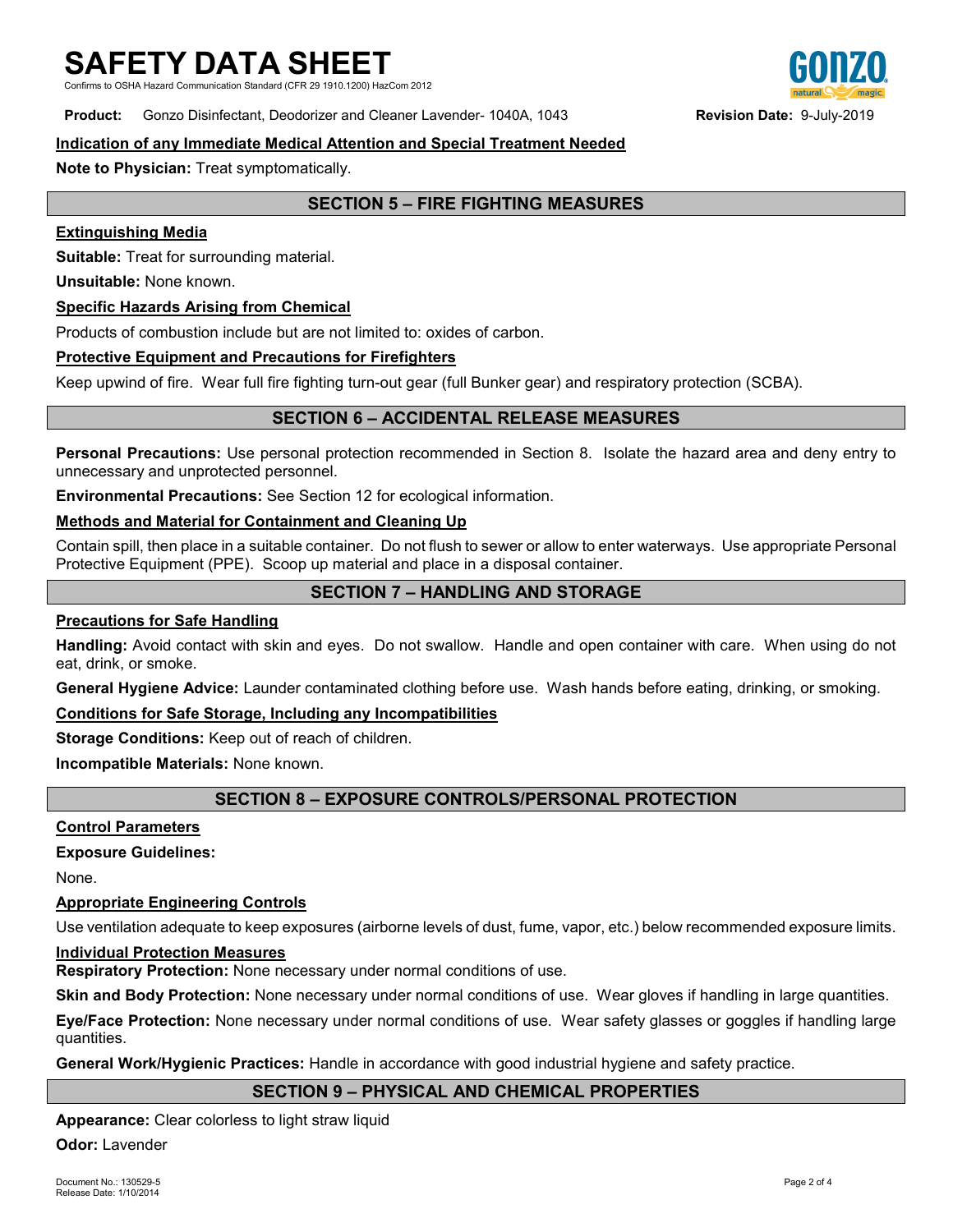# **SAFETY DATA SHEET**

Communication Standard (CFR 29 1910.1200) HazCom 2012

**Product:** Gonzo Disinfectant, Deodorizer and Cleaner Lavender- 1040A, 1043 **Revision Date:** 9-July-2019

**Odor threshold:** Not determined

**pH:** 10.6

**Melting point/freezing point:** Not determined

**Initial boiling point and boiling range:** Not determined

**Flash point:** >93°C (>200°F)

**Evaporation rate:** Not determined

**Flammability (solid, gas):** Not flammable

**Upper/lower flammability or explosive limits:** Not determined

**Vapor pressure:** Not determined

**Vapor density:** Not determined

**Relative density:** 1.00

**Solubility(ies):** Not determined

**Partition coefficient (n-octanol/water):** Not determined

**Auto-ignition temperature:** Not determined

**Decomposition temperature:** Not determined

**Viscosity:** Not determined

## **SECTION 10 – STABILITY AND REACTIVITY**

**Reactivity:** Not reactive under normal conditions.

**Chemical stability:** Stable under recommended storage conditions.

**Possibility of hazardous reactions:** None under normal use.

**Conditions to avoid:** Heat. Incompatible materials.

**Incompatible materials:** None known.

**Hazardous decomposition products:** May include and are not limited to: oxides of carbon.

## **SECTION 11 – TOXICOLOGICAL INFORMATION**

#### **Information on Toxicological Effects**

**Likely Routes of Exposure:** Inhalation, skin contact, eye contact, ingestion

## **Information Related to Physical, Chemical, and Toxicological Effects**

See section 4 of this SDS.

## **Delayed and Immediate Effects as well as Chronic Effects from Short and Long-term Exposure**

**Carcinogenicity: NTP:** No **IARC:** No **OSHA:** No

## **Numerical Measures of Toxicity**

| <b>Product</b>   |                      |
|------------------|----------------------|
| ATE (oral)       | >5000 mg/kg (rat)    |
| ATE (dermal)     | >2000 mg/kg (rabbit) |
| ATE (inhalation) | Not available        |

#### **Component Information:**

None.

## **SECTION 12 - ECOLOGICAL INFORMATION**

**Ecotoxicity:** Not established

**Persistence and degradability:** Not established

**Bioaccumulative potential:** Not established